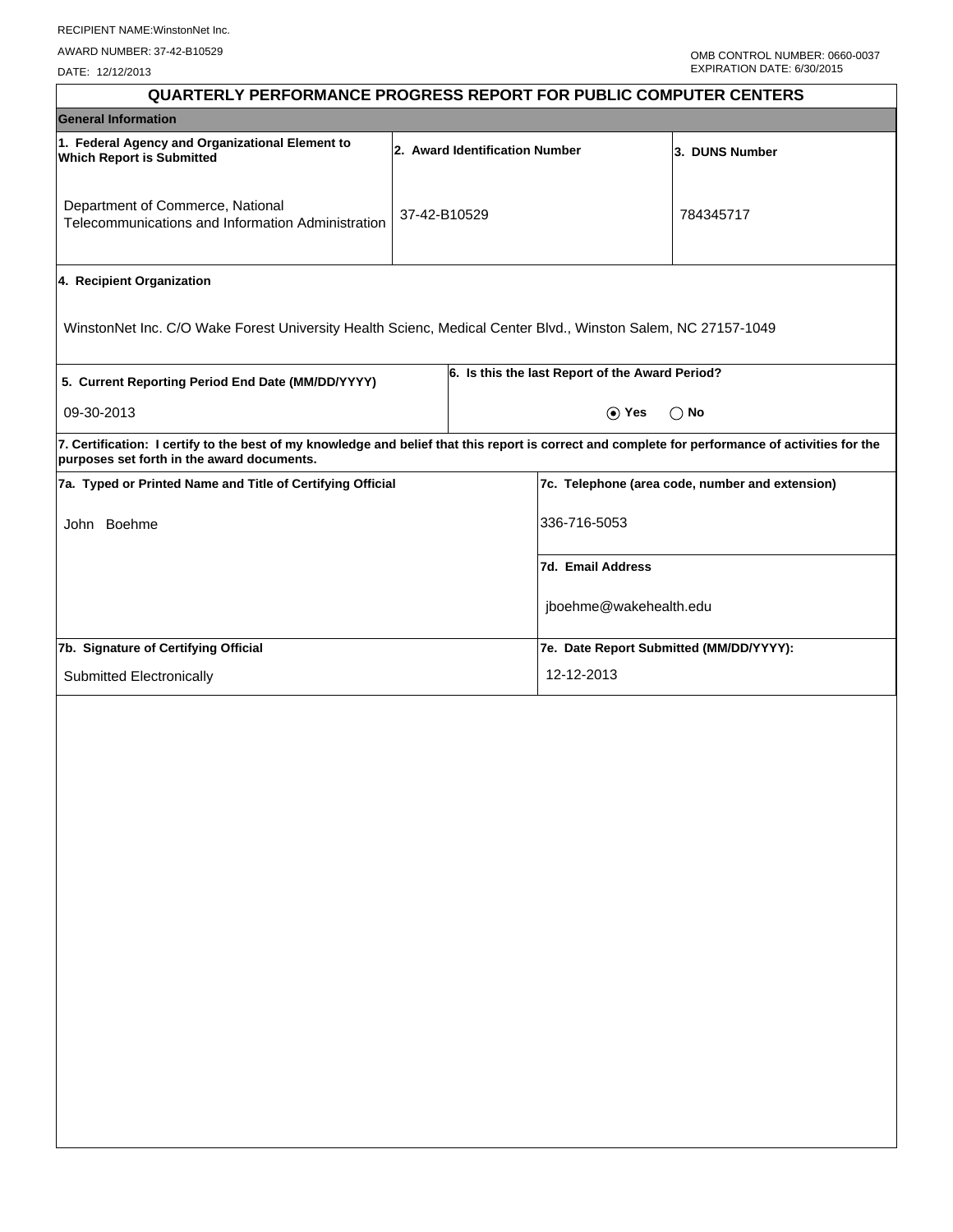AWARD NUMBER: 37-42-B10529

DATE: 12/12/2013

**Project Indicators (This Quarter)**

**1. Please describe significant project accomplishments completed during this quarter (600 words or less).**

There were no new accomplishments this quarter. Training classes continued in both English and Spanish in the 40 plus WinstonNet Labs.

**2. Please provide the percent complete for the following key milestones in your project. Write "0" in the Percent Complete column and "N/ A" in the Narrative column if your project does not include this activity. If you provided additional milestones in your baseline report, please insert them at the bottom of the table. Figures should be reported cumulatively from award inception to the end of the most recent reporting quarter. Please provide a narrative description if the percent complete is different from the target provided in your baseline plan (300 words or less).**

|      | <b>Milestone</b>                         | Percent<br>Complete | Narrative (describe your reasons for any variance from the baseline<br>plan or any other relevant information) |
|------|------------------------------------------|---------------------|----------------------------------------------------------------------------------------------------------------|
|      | 2.a. Overall Project                     | 100                 | Complete                                                                                                       |
| 2.b. | <b>Equipment / Supply Purchases</b>      |                     | Progress reported in Question 4 below                                                                          |
|      | 2.c. Public Computer Centers Established |                     | Progress reported in Question 4 below                                                                          |
|      | 2.d. Public Computer Centers Improved    |                     | Progress reported in Question 4 below                                                                          |
| 2.e. | <b>New Workstations Installed</b>        |                     | Progress reported in Question 4 below                                                                          |
| 2.f. | <b>Existing Workstations Upgraded</b>    |                     | Progress reported in Question 4 below                                                                          |
| 2.q. | <b>Outreach Activities</b>               |                     | Progress reported in Question 4 below                                                                          |
|      | 2.h. Training Programs                   |                     | Progress reported in Question 4 below                                                                          |
| 2.i. | Other (please specify):                  |                     | Progress reported in Question 4 below                                                                          |

**3. Please describe any challenges or issues faced during this past quarter in achieving planned progress against the project milestones listed above. In particular, please identify any areas or issues where technical assistance from the BTOP program may be useful (600 words or less).**

There is a balance of unexpended funds of \$362.01 that will not be utilized.

**4. Please provide actual total numbers to date or typical averages for the following key indicators, as specified in the question. Write "0" in the Total column and "N/A" in the Narrative column if your project does not include this activity. Unless otherwise indicated below, figures should be reported cumulatively from award inception to the end of the most recent reporting quarter. Please provide a narrative explanation if the total is different from the target provided in your baseline plan (300 words or less).** 

|                                                                   | Indicator                                                                                                                  |  | Narrative (describe your reasons for any variance from the baseline<br>plan or any other relevant information)<br>Total |                                                                             |  |  |  |
|-------------------------------------------------------------------|----------------------------------------------------------------------------------------------------------------------------|--|-------------------------------------------------------------------------------------------------------------------------|-----------------------------------------------------------------------------|--|--|--|
| 4.a.                                                              | New workstations installed and available<br>to the public                                                                  |  | 418                                                                                                                     | No Change                                                                   |  |  |  |
|                                                                   | 4.b. Average users per week (NOT cumulative)                                                                               |  | 10.730                                                                                                                  | Only four weeks to report                                                   |  |  |  |
|                                                                   | 4.c. Number of PCCs with upgraded broadband<br>connectivity                                                                |  | 33                                                                                                                      | No change from last quarter                                                 |  |  |  |
|                                                                   | 4.d. Number of PCCs with new broadband<br>wireless connectivity                                                            |  | 33                                                                                                                      | No change from last quarter                                                 |  |  |  |
|                                                                   | Number of additional hours per week<br>4.e. existing and new PCCs are open to the<br>public as a result of BTOP funds      |  | 337                                                                                                                     | Our baseline was 1,300 hours per business week and 50 hours<br>per weekend. |  |  |  |
|                                                                   | 5. Training Programs. In the chart below, please describe the training programs provided at each of your BTOP-funded PCCs. |  |                                                                                                                         |                                                                             |  |  |  |
| Length of Program (per hour<br>Name of Training Program<br>basis) |                                                                                                                            |  | <b>Number of Participants per</b><br>Program                                                                            | <b>Number of Training Hours per</b><br>Program                              |  |  |  |
| 2<br>Computer ABC's                                               |                                                                                                                            |  | 8                                                                                                                       | 16                                                                          |  |  |  |
|                                                                   |                                                                                                                            |  |                                                                                                                         |                                                                             |  |  |  |

Apple Products 2 10 20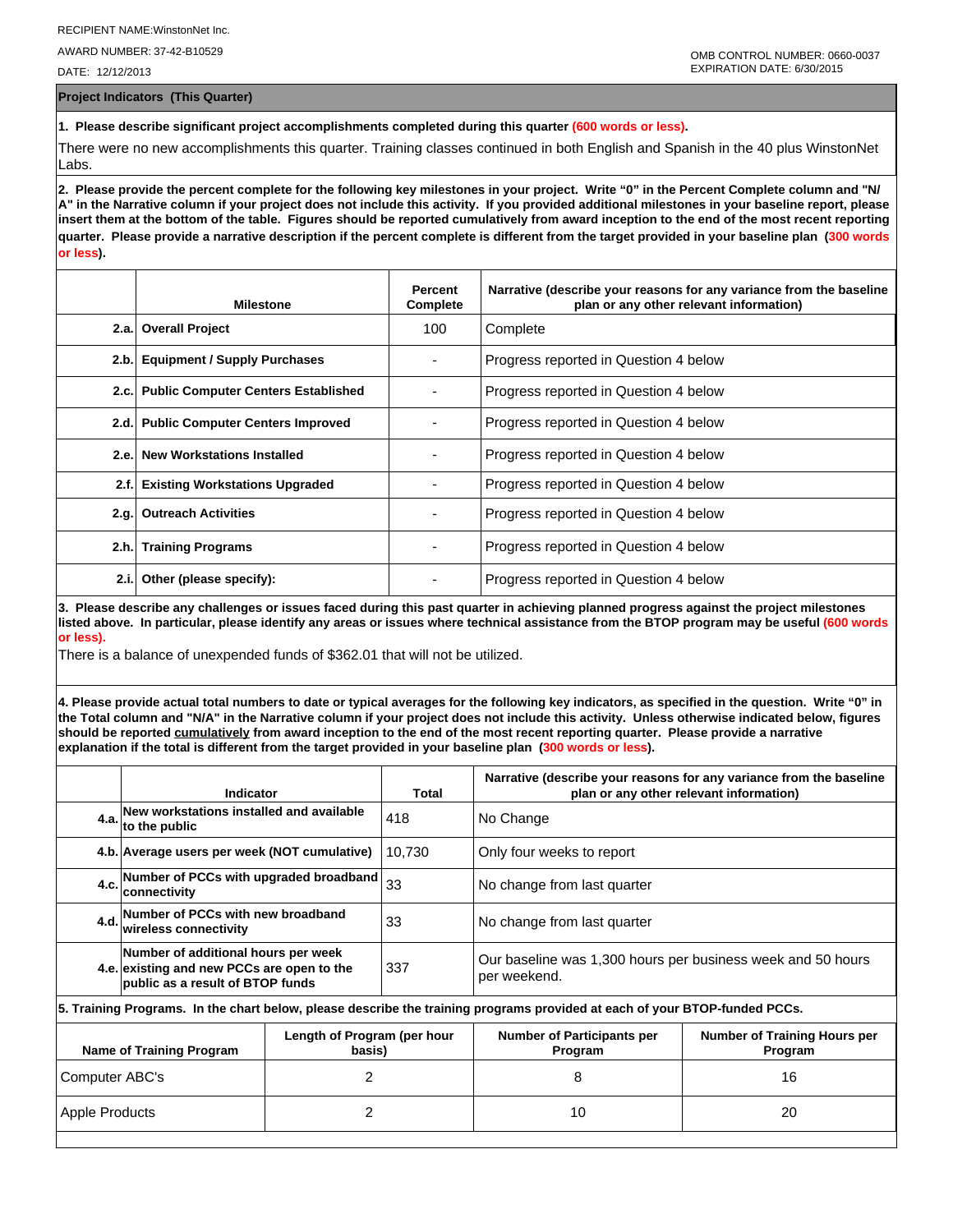RECIPIENT NAME:WinstonNet Inc.

AWARD NUMBER: 37-42-B10529 DATE: 12/12/2013

| <b>Cloud Computing</b>            | $\overline{2}$ | 10                      | 20             |
|-----------------------------------|----------------|-------------------------|----------------|
|                                   |                |                         |                |
| Excel                             | $\overline{c}$ | 17                      | 34             |
| <b>Creative Cover Letters</b>     | $\overline{2}$ | $\overline{2}$          | $\overline{4}$ |
| Keyboarding                       | 1              | 25                      | 25             |
| Language Learning Lab             | 3              | 112                     | 336            |
| Downloading Media                 | $\overline{2}$ | 17                      | 34             |
| Ayda de Computadora               | 3              | $\overline{\mathbf{4}}$ | 12             |
| Intro to Online Genealogy         | $\overline{2}$ | 5                       | 10             |
| <b>GED Online Resources Class</b> | $\overline{2}$ | $\mathbf{3}$            | 6              |
| Online Job Resources              | $\overline{2}$ | $\overline{4}$          | 8              |
|                                   |                |                         |                |
| Quick Class: Camera Phone<br>101  | $\mathbf{1}$   | $\mathbf{1}$            | $\mathbf{1}$   |
| Quick Class: Email Attachments    | 1              | $\mathbf{1}$            | $\mathbf{1}$   |
| Resume Workshop                   | $\overline{2}$ | 10                      | 20             |
| Skype                             | $\overline{c}$ | 10                      | 20             |
| <b>Tech Cafe</b>                  | $\overline{2}$ | $10$                    | 20             |
| Twitter                           | $\overline{2}$ | $\mathfrak{S}$          | $6\phantom{1}$ |
| <b>WORD</b>                       | $\overline{2}$ | 45                      | 90             |
| Urban League Senior Basics        | $\overline{2}$ | 52                      | 104            |
|                                   |                |                         |                |

Add Training Program Remove Training Program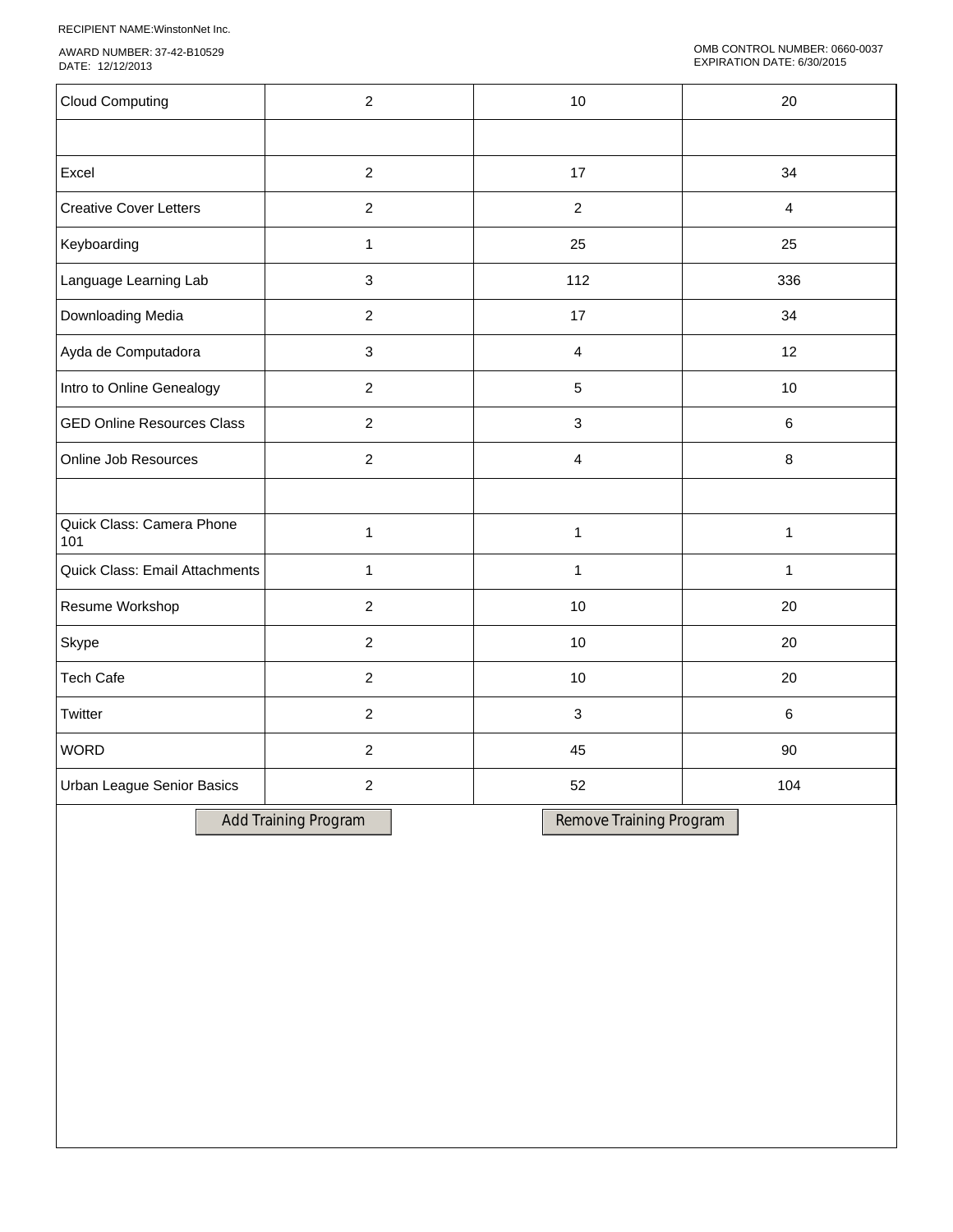AWARD NUMBER: 37-42-B10529 DATE: 12/12/2013

**Project Indicators (Next Quarter)**

**1. Please describe significant project accomplishments planned for completion during the next quarter (600 words or less).** None

There is a balance of unexpended funds of \$362.01 that will not be utilized.

**2. Please provide the percent complete anticipated for the following key milestones in your project as of the end of the next quarter. Write "0" in the second column if your project does not include this activity. Figures should be reported cumulatively from award inception to the end of the next reporting quarter. Please provide a narrative description if the planned percent complete is different from the target provided in your baseline plan (300 words or less).**

|      | <b>Milestone</b>                         | <b>Planned</b><br>Percent<br>Complete | Narrative (describe reasons for any variance from baseline plan<br>or any relevant information) |
|------|------------------------------------------|---------------------------------------|-------------------------------------------------------------------------------------------------|
|      | 2.a. Overall Project                     | 100                                   |                                                                                                 |
| 2.b. | <b>Equipment / Supply Purchases</b>      |                                       | Milestone Data Not Required                                                                     |
|      | 2.c. Public Computer Centers Established |                                       | Milestone Data Not Required                                                                     |
|      | 2.d. Public Computer Centers Improved    |                                       | Milestone Data Not Required                                                                     |
|      | 2.e. New Workstations Installed          | $\overline{\phantom{0}}$              | Milestone Data Not Required                                                                     |
| 2.f. | <b>Existing Workstations Upgraded</b>    |                                       | Milestone Data Not Required                                                                     |
| 2.q. | <b>Outreach Activities</b>               | ٠                                     | Milestone Data Not Required                                                                     |
| 2.h. | <b>Training Programs</b>                 | ٠                                     | Milestone Data Not Required                                                                     |
| 2.i. | Other (please specify):                  |                                       | Milestone Data Not Required                                                                     |

**3. Please describe any challenges or issues anticipated during the next quarter that may impact planned progress against the project milestones listed above. In particular, please identify any areas or issues where technical assistance from the BTOP program may be useful (600 words or less).**

None